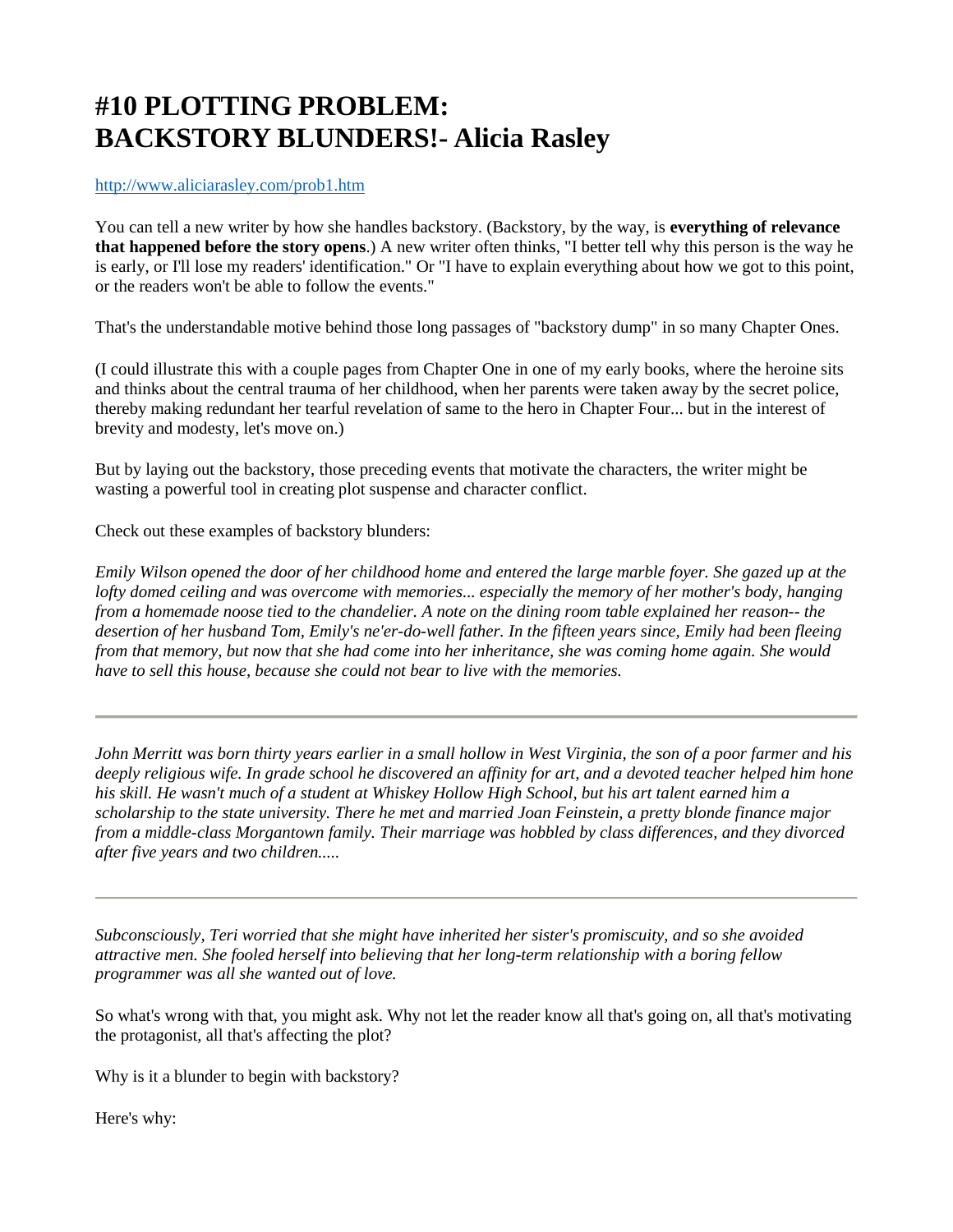For one thing, **the backstory dump kills the suspense by telling right away how we got here to this opening situation.** It answers the question, "What led to the character being in this situation?" almost before the reader has a chance to ask it. In the Emily example above, a major revelation-- that Emily had discovered her mother's suicide-- is just dropped into a description of the foyer. The reader will go "huh?" reading that, and wonder how important this detail is, because usually revelations of major formative traumas like that get a bit of foreshadowing or setting up (thus increasing the suspense). Here the suicide is just tossed away, and its effect on Emily spelled out in undramatic terms—we're told of, not shown, her flight from the past.

Consider how much more dramatic this opening scene might be if Emily unlocks the door of her elegant childhood home, steels herself, walks in, glances around the foyer, sees the chandelier, stops short, and then, resolutely, goes into the dining room, past the table, into the kitchen, and pulling a cell phone from her purse, calls a realtor and says, "I want to sell a house. Immediately. I don't care how much I get for it." The readers will be asking, "Wait a minute! It's a beautiful house! It's her childhood home! Why does she want to sell it? And if she sells it, why doesn't she try to get a good price?" On the heels of those questions will come the canny conclusion, "It must have something to do with that chandelier. I wonder what."

Once you have the readers speculating about the situation you've set up, you've hooked them. They have to keep reading to get more clues to see if their suppositions are correct.

But if you tell them everything upfront, you might lose the *narrative drive* that comes from posing the story question, in this case, "Why does Emily want to unload her beautiful childhood home?"

And **it slows down the pacing by having paragraphs and pages right upfront which aren't taking place anywhere but (maybe) the protagonist's mind.** The "capsule biography" (such as the John Merritt excerpt above) doesn't even take place in the character's mind-- it just sort of sums up his existence in the driest of omniscient voices.

Not to mention that the readers have no way of knowing how any item on that list related to the action of the opening scene. In some cases, that sort of retrospective actually *substitutes* for the scene's action. Since they know very little of who John Merritt is and what he's doing, they can't evaluate which in that list of life events matters—his religious mother? His art skill? This is where readers start to skim—and you don't want them skimming in Chapter One. If you let those details come out gradually, through the action, when they're needed, readers can begin putting together the puzzle of who this man is, and what matters to him, and how he will live in this plot.

So consider each of those biographical items, and which matter *to the story*, and when you can sneak that in. For example, if the religious mother is important, maybe John can think, at some crucial moment, that his mother would be praying hard at this point, but that when he left West Virginia, he left the praying to her. What this does is make for a more character-driven read: Readers learn what's important from the characters' thoughts and actions, not from author summation. They learn much more about who this character is from what he remembers of his past (his mother's prayers) and how he currently interprets it (he has abandoned prayer himself) than from a long list of biographical details.

And most important, **the backstory dump doesn't leave enough for the characters-- and the readers-- to do.** The story is a journey for the protagonist, from an embarkation to a destination. The protagonist doesn't necessarily choose that destination, especially if it is a point of psychological growth (which can be painful!). But part of the journey is coming to recognize limitations and finally, because of the events of the plot, decide finally to overcome them.

Readers participate in this journey by identifying with the protagonist. That identification will be sharpened if you don't tell readers ahead of time what the protagonist needs to learn or overcome, but rather show it through